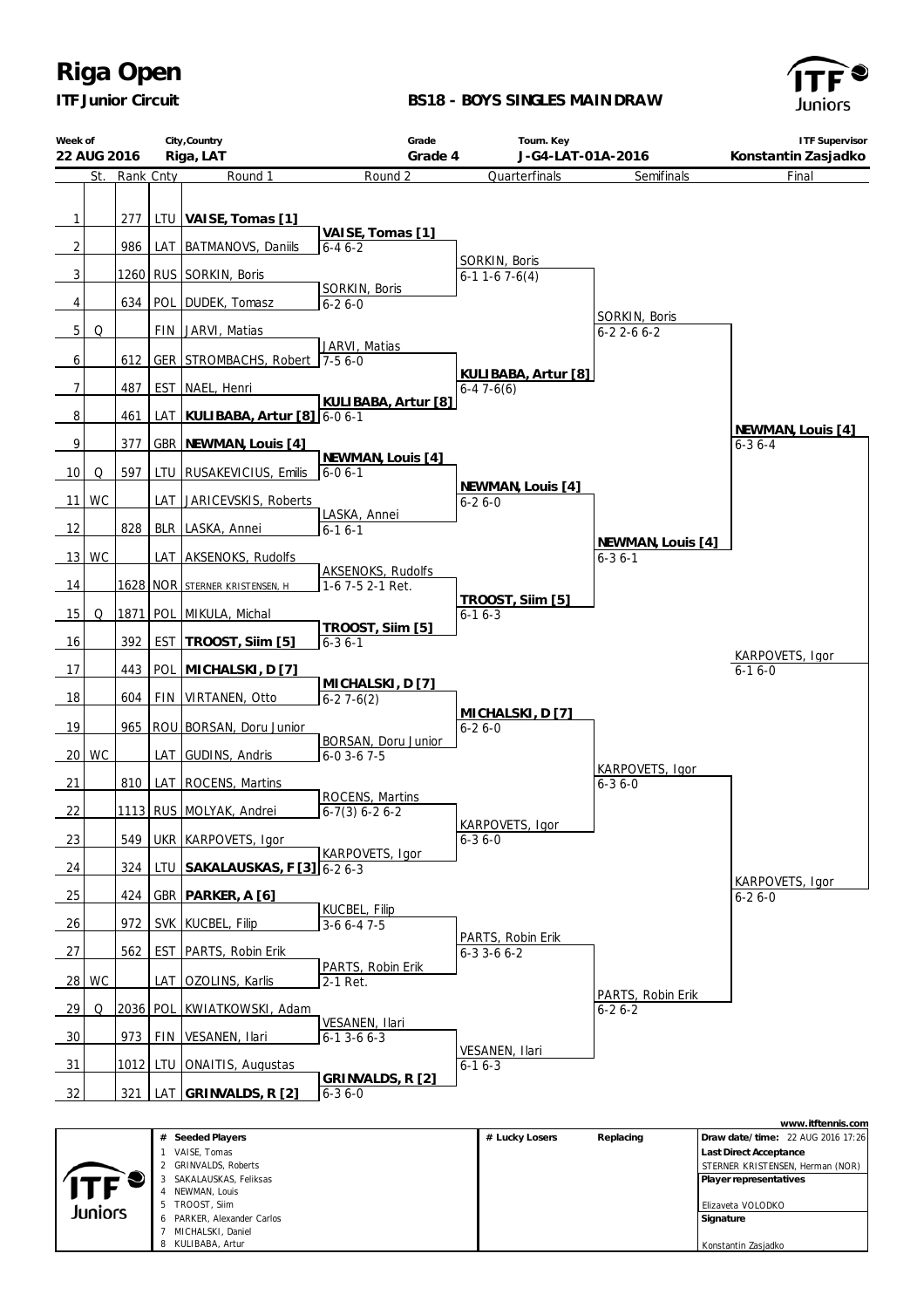*ITF Junior Circuit*

#### **GS18 - GIRLS SINGLES MAIN DRAW**





|         | # Seeded Players        | # Lucky Losers      | Replacing          | Draw date/time: 22 AUG 2016 17:55 |
|---------|-------------------------|---------------------|--------------------|-----------------------------------|
|         | BAKAITE, Paulina        | BUKINA, Anna Marija | SEMENISTAJA, Darja | <b>Last Direct Acceptance</b>     |
|         | MARCINKEVICA, Deniza    |                     |                    | CHEKHLYSTOVA, Sofiya (EST) 1425   |
|         | VOLODKO, Elizaveta<br>3 |                     |                    | Player representatives            |
|         | VILLER MOLLER, Hannah   |                     |                    |                                   |
| Juniors | 5 KULIKOVA, Anastasia   |                     |                    | Doru Junior BORSAN                |
|         | DAUJOTAITE, Iveta<br>6. |                     |                    | Signature                         |
|         | HELGESSON, Molly        |                     |                    |                                   |
|         | YERSH, Kseniya<br>8     |                     |                    | Konstantin Zasiadko               |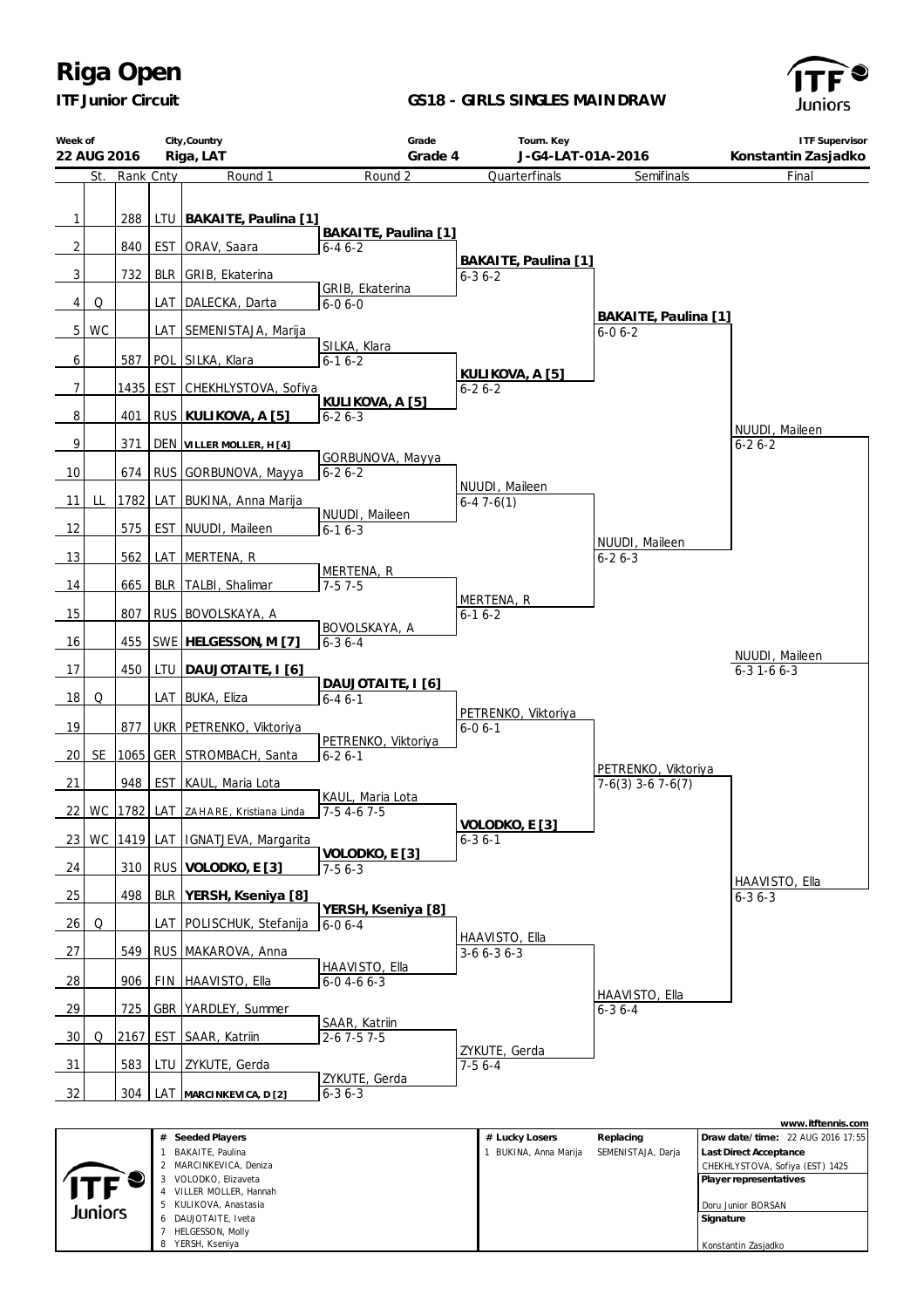*ITF Junior Circuit*

### **BD18 - BOYS DOUBLES MAIN DRAW**



| Week of         | City, Country<br>22 AUG 2016<br>Riga, LAT |                      |                   | Tourn. Key<br>Grade<br>Grade 4<br>J-G4-LAT-01A-2016    |                                                                  | <b>ITF Referee</b><br>Konstantin Zasjadkc                     |                                                            |
|-----------------|-------------------------------------------|----------------------|-------------------|--------------------------------------------------------|------------------------------------------------------------------|---------------------------------------------------------------|------------------------------------------------------------|
|                 |                                           | St. Rank Cnty        |                   | Round 1                                                | Quarterfinals                                                    | Semifinals                                                    | Final                                                      |
| $\mathbf{1}$    |                                           | 321<br>461           | LAT I<br>LAT      | GRINVALDS, Roberts [1]<br>KULIBABA, Artur              |                                                                  |                                                               |                                                            |
| $\overline{2}$  |                                           | 965<br>972           |                   | ROU   BORSAN, Doru Junior<br>SVK KUCBEL, Filip         | GRINVALDS, Roberts [1<br>KULIBABA, Artur<br>$6 - 4$ 7-5          | GRINVALDS, Roberts [1                                         |                                                            |
| $\overline{3}$  |                                           | 324                  | LTU I             | LTU   SAKALAUSKAS, Feliksas<br>SAKALAUSKAS, Kazimieras | SAKALAUSKAS, Feliksas                                            | KULIBABA, Artur<br>$6-3$ $6-2$                                |                                                            |
| 4               |                                           | 986                  | LAT<br>1012 LTU   | BATMANOVS, Daniils<br>ONAITIS, Augustas                | SAKALAUSKAS, Kazimieras<br>6-3 2-6 [11-9]                        |                                                               | GRINVALDS, Roberts [1                                      |
| $\overline{5}$  |                                           | 562<br>392           | <b>EST</b><br>EST | PARTS, Robin Erik [3]<br>TROOST, Siim                  |                                                                  |                                                               | KULIBABA, Artur<br>W.O.                                    |
| $\overline{6}$  |                                           | 487<br>612           | EST               | NAEL, Henri<br>GER STROMBACHS, Robert                  | PARTS, Robin Erik [3]<br>TROOST, Siim<br>$6-2$ $6-7(3)$ $[10-5]$ | DUDEK, Tomasz                                                 |                                                            |
| $\overline{7}$  |                                           | 634<br>604           | POL  <br>FIN      | DUDEK, Tomasz<br>VIRTANEN, Otto                        | DUDEK, Tomasz                                                    | VIRTANEN, Otto<br>$0-6$ 6-1 $[10-8]$                          |                                                            |
| 8               |                                           | 597                  | LTU               | 1113 RUS   MOLYAK, Andrei<br>RUSAKEVICIUS, Emilis      | VIRTANEN, Otto<br>W.O.                                           |                                                               |                                                            |
| 9               | <b>WC</b>                                 | 810                  | LAT I<br>LAT      | GUDINS, Andris<br>ROCENS, Martins                      |                                                                  |                                                               | GRINVALDS, Roberts [1]<br>KULIBABA, Artur<br>$7-56-3$      |
| 10 <sup>°</sup> |                                           | 828                  | <b>BLR</b>        | 1407   BLR   BARDZIN, Artsiom<br>LASKA, Annei          | GUDINS, Andris<br>ROCENS, Martins<br>4-6 6-1 [10-5]              | KARPOVETS, Igor [4]                                           |                                                            |
| 11              |                                           |                      |                   | 2242 RUS   BULYGIN, Nikita<br>1260 RUS   SORKIN, Boris | KARPOVETS, Igor [4]                                              | MICHALSKI, Daniel<br>$6 - 4$ $6 - 3$                          |                                                            |
| 12              |                                           | 549<br>443           | <b>POL</b>        | UKR   KARPOVETS, Igor [4]<br>MICHALSKI, Daniel         | MICHALSKI, Daniel<br>$6-16-1$                                    |                                                               |                                                            |
| 13              | <b>WC</b>                                 |                      | LAT<br>LAT        | GRODSKIS, Renars<br>JARICEVSKIS, Roberts               |                                                                  |                                                               | KARPOVETS, Igor [4]<br>MICHALSKI, Daniel<br>3-6 6-3 [10-6] |
| 14              |                                           | 2036 POL<br>1871 POL |                   | KWIATKOWSKI, Adam<br>MIKULA, Michal                    | KWIATKOWSKI, Adam<br>MIKULA, Michal<br>$6 - 26 - 2$              |                                                               |                                                            |
| 15              |                                           | 973                  | FIN<br>FIN        | JARVI, Matias<br>VESANEN, Ilari                        |                                                                  | KWIATKOWSKI, Adam<br>MIKULA, Michal<br>$7-6(4)$ 6-7(4) [11-9] |                                                            |
| 16              |                                           | 377<br>424           | <b>GBR</b>        | GBR   NEWMAN, Louis [2]<br>PARKER, Alexander Carlos    | NEWMAN, Louis [2]<br>PARKER, Alexander Carlos<br>$7-5$ 6-4       |                                                               |                                                            |

|         |                          |              |           | www.itftennis.com                 |
|---------|--------------------------|--------------|-----------|-----------------------------------|
|         | # Seeded Players         | # Alternates | Replacing | Draw date/time: 23 AUG 2016 12:1  |
|         | GRINVALDS, Roberts       |              |           | Last Direct Acceptance            |
|         | KULIBABA, Artur          |              |           | SAKALAUSKAS, F (LTU)+SAKALAUSKAS, |
|         | NEWMAN, Louis            |              |           | Player representatives            |
|         | PARKER, Alexander Carlos |              |           | Hanna TARLOUSKAYA                 |
| Juniors | 3 PARTS, Robin Erik      |              |           | Yana ULYANAVA                     |
|         | TROOST, Silm             |              |           | Signature                         |
|         | KARPOVETS, Igor          |              |           |                                   |
|         | MICHALSKI, Daniel        |              |           | Konstantin Zasjadko               |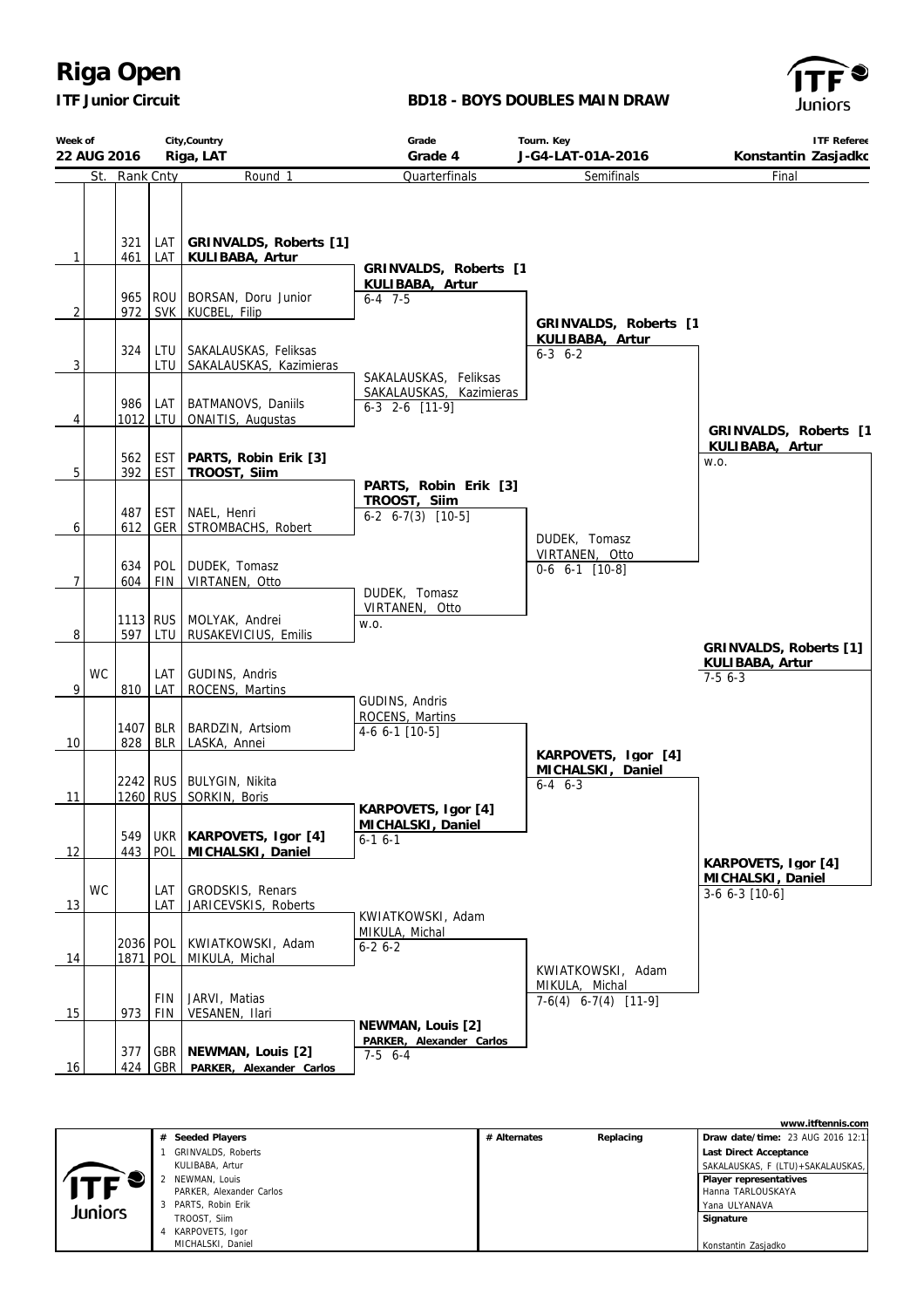*ITF Junior Circuit*

#### **GD18 - GIRLS DOUBLES MAIN DRAW**



| Week of        | City, Country<br>22 AUG 2016 |                 |                          | Grade<br>Tourn. Key                                             |                                                         | <b>ITF Referee</b>                                          |                                      |
|----------------|------------------------------|-----------------|--------------------------|-----------------------------------------------------------------|---------------------------------------------------------|-------------------------------------------------------------|--------------------------------------|
|                |                              |                 |                          | Riga, LAT                                                       | Grade 4                                                 | J-G4-LAT-01A-2016                                           | Konstantin Zasjadkc                  |
|                |                              | St. Rank Cnty   |                          | Round 1                                                         | Quarterfinals                                           | Semifinals                                                  | Final                                |
| $\mathbf{1}$   |                              | 371             |                          | 455   SWE   HELGESSON, Molly [1]<br>DEN   VILLER MOLLER, Hannah | HELGESSON, Molly [1]<br>VILLER MOLLER, Hannah           |                                                             |                                      |
| 2              | WC                           |                 | LAT I                    | AKMANE, Annelija<br>BLR   SMOLSKAYA, Polina                     | $7-5$ 7-5                                               |                                                             |                                      |
| 3              |                              | 1474            | LAT I<br>LAT             | JAKOVLEVA, Anna<br>POLISCHUK, Stefanija                         | GRIB, Ekaterina                                         | GRIB, Ekaterina<br>PETRENKO, Viktoriya<br>$6-1$ 7 $-6(2)$   |                                      |
| 4              |                              | 732<br>877      |                          | BLR   GRIB, Ekaterina<br>UKR PETRENKO, Viktoriya                | PETRENKO, Viktoriya<br>$6-1$ $6-3$                      |                                                             | GRIB, Ekaterina                      |
| 5              |                              | 450<br>725      |                          | LTU   DAUJOTAITE, Iveta [4]<br>GBR YARDLEY, Summer              |                                                         |                                                             | PETRENKO, Viktoriya<br>$6 - 3$ 6 - 4 |
| 6              |                              | 906<br>1667     | <b>FIN</b><br><b>EST</b> | HAAVISTO, Ella<br>KUBRE, Lissi                                  | DAUJOTAITE, Iveta [4]<br>YARDLEY, Summer<br>$6-1$ $6-2$ | DAUJOTAITE, Iveta [4]                                       |                                      |
| $\overline{7}$ |                              | 1419<br>1782    | LAT  <br>LAT             | IGNATJEVA, Margarita<br>ZAHARE, Kristiana Linda                 | IGNATJEVA, Margarita                                    | YARDLEY, Summer<br>$6 - 3 6 - 2$                            |                                      |
| 8              |                              | 2167            | <b>EST</b>               | 1435   EST   CHEKHLYSTOVA, Sofiya<br>SAAR, Katriin              | ZAHARE, Kristiana Linda<br>$2-6$ 6-2 $[10-8]$           |                                                             | KAUL, Maria Lota                     |
| 9              |                              |                 | LAT                      | LAT BUKA, Eliza<br>SLISANE, Laura                               | KAUL, Maria Lota                                        |                                                             | NUUDI, Maileen<br>$6 - 4 6 - 2$      |
| 10             |                              | 948<br>575      | <b>EST</b>               | EST   KAUL, Maria Lota<br>NUUDI, Maileen                        | NUUDI, Maileen<br>$6-3$ 7 $-6(2)$                       | KAUL, Maria Lota                                            |                                      |
| 11             |                              |                 | LAT I<br>LAT             | DALECKA, Darta<br>SEMENISTAJA, Marija                           | TALBI, Shalimar [3]                                     | NUUDI, Maileen<br>4-6 6-1 [10-7]                            |                                      |
| 12             |                              | 665<br>498      | BLR                      | BLR   TALBI, Shalimar [3]<br>YERSH, Kseniya                     | YERSH, Kseniya<br>$6 - 0 6 - 0$                         |                                                             | KAUL, Maria Lota                     |
| 13             |                              | 1782 LAT<br>674 | <b>RUS</b>               | BUKINA, Anna Marija<br>GORBUNOVA, Mayya                         | BUKINA, Anna Marija                                     |                                                             | NUUDI, Maileen<br>$6-1$ $6-2$        |
| 14             | <b>WC</b>                    |                 | LAT<br>LAT               | GELLER, Nicole<br>RUTLAUKA, Sabine                              | GORBUNOVA, Mayya<br>$7-56-2$                            |                                                             |                                      |
| 15             |                              | 562             | LAT                      | MERTENA, Rebeka Margareta<br>1065   GER   STROMBACH, Santa      | BAKAITE, Paulina [2]                                    | BAKAITE, Paulina [2]<br>ZYKUTE, Gerda<br>$6-3$ 3-6 $[10-5]$ |                                      |
| 16             |                              | 288<br>583      | LTU  <br>LTU             | BAKAITE, Paulina [2]<br>ZYKUTE, Gerda                           | ZYKUTE, Gerda<br>$3-6$ 7 $-6(6)$ [10 $-7$ ]             |                                                             |                                      |

**www.itftennis.com # Seeded Players # Alternates Replacing Draw date/time:** 23 AUG 2016 12:11 1 HELGESSON, Molly  **Last Direct Acceptance** VILLER MOLLER, Hannah IGNATJEVA, M (LAT)+ZAHARE, K (LAT) 2 BAKAITE, Paulina y  **Player representatives** ZYKUTE, Gerda Hanna TARLOUSKAYA Yana ULYANAVA 3 TALBI, Shalimar Juniors  **Signature** YERSH, Kseniya 4 DAUJOTAITE, Iveta Konstantin ZasjadkoYARDLEY, Summer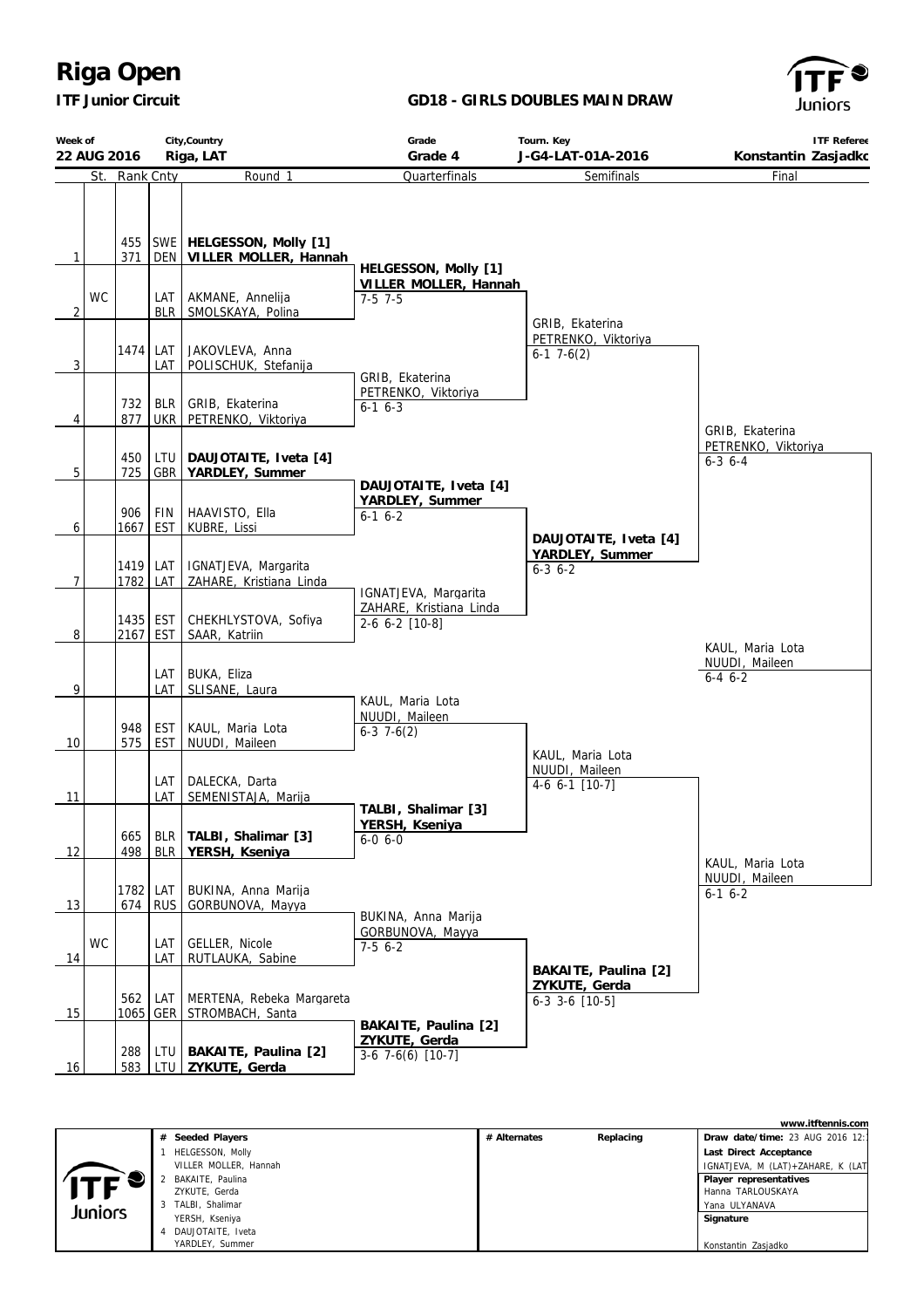*ITF Junior Circuit*

 SAKINIS, Domantas MIKULA, Michal KWIATKOWSKI, Adam JOHANSEN, Remy Alexander BULYGIN, Nikita

Juniors

### **BS18 - BOYS SINGLES QUALIFYING**



 Artsiom CHERKASAU  **Signature**

Konstantin Zasjadko

| Week of<br>22 AUG 2016 |           |            | City, Country<br>Riga, LAT                                                                                      | Grade<br>Grade 4                 |              | Tourn. Key<br>J-G4-LAT-01A-2016          | <b>ITF Referee</b><br>Konstantin Zasjadkc                                                       |
|------------------------|-----------|------------|-----------------------------------------------------------------------------------------------------------------|----------------------------------|--------------|------------------------------------------|-------------------------------------------------------------------------------------------------|
| St.                    | Rank Cnty |            | Round 1                                                                                                         | Round <sub>2</sub>               |              | Finals                                   | Qualifiers                                                                                      |
| $\mathbf{1}$           |           |            | 597   LTU   RUSAKEVICIUS, Emilis [1]                                                                            | RUSAKEVICIUS, Emilis [1]         |              |                                          |                                                                                                 |
| $\overline{2}$         |           |            | Bye                                                                                                             |                                  |              |                                          |                                                                                                 |
| 3                      |           | LAT        | AUSLANDS, Janis                                                                                                 |                                  |              | RUSAKEVICIUS, Emilis [1]<br>$6-1$ $6-3$  |                                                                                                 |
| 4                      |           | <b>ISR</b> | RABI, Matthew                                                                                                   | AUSLANDS, Janis<br>$6-1$ $6-1$   |              |                                          |                                                                                                 |
| 5                      |           | LAT        | <b>KRAUKLIS, Kristaps</b>                                                                                       | GRODSKIS, Renars                 |              |                                          | RUSAKEVICIUS, Emilis [1]<br>$6-1$ $6-3$                                                         |
| 6                      |           | LAT        | GRODSKIS, Renars                                                                                                | $6 - 26 - 0$                     |              |                                          |                                                                                                 |
| $\overline{7}$         |           |            | Bye                                                                                                             |                                  |              | BULYGIN, Nikita [8]<br>$7-6(4) 6-0$      |                                                                                                 |
|                        |           |            | 8 WC 2242 RUS BULYGIN, Nikita [8]                                                                               | BULYGIN, Nikita [8]              |              |                                          |                                                                                                 |
| 9                      |           |            | 1407   BLR   BARDZIN, Artsiom [2]                                                                               |                                  |              |                                          |                                                                                                 |
| 10                     |           |            | Bye                                                                                                             | BARDZIN, Artsiom [2]             |              |                                          |                                                                                                 |
| 11                     |           | LAT        | SUTRIS, Toms                                                                                                    |                                  |              | BARDZIN, Artsiom [2]                     |                                                                                                 |
|                        |           |            |                                                                                                                 | SUTRIS, Toms                     |              | $6 - 0, 6 - 3$                           |                                                                                                 |
| 12                     |           | LTU        | SUPRANAVICIUS, Matas                                                                                            | $6 - 3$ $6 - 4$                  |              |                                          | MIKULA, Michal [5]                                                                              |
| 13                     |           | LAT        | JAKOVLEVS, Justs                                                                                                | JAKOVLEVS, Justs                 |              |                                          | $6 - 2 6 - 3$                                                                                   |
| 14                     |           | LTU        | SAKALAUSKAS, Kazimieras                                                                                         | $6 - 4 6 - 1$                    |              |                                          |                                                                                                 |
| $-15$                  |           |            | Bye                                                                                                             |                                  |              | MIKULA, Michal [5]<br>$6-1$ $6-1$        |                                                                                                 |
| 16                     | 1871 POL  |            | MIKULA, Michal [5]                                                                                              | MIKULA, Michal [5]               |              |                                          |                                                                                                 |
| $-17$                  | 1527 BLR  |            | CHERKASAU, Artsiom [3]                                                                                          |                                  |              |                                          |                                                                                                 |
| 18                     |           |            | Bye                                                                                                             | CHERKASAU, Artsiom [3]           |              |                                          |                                                                                                 |
| 19                     |           | LAT        | DE LEO, Antonio                                                                                                 |                                  |              | JUREVICIUS, Joris<br>$6 - 4$ $6 - 4$     |                                                                                                 |
|                        |           |            |                                                                                                                 | JUREVICIUS, Joris                |              |                                          |                                                                                                 |
| 20                     |           | LTU        | JUREVICIUS, Joris                                                                                               | $6-1$ $6-0$                      |              |                                          | KWIATKOWSKI, Adam [6]                                                                           |
| 21                     |           | LAT        | ULMANIS, Rudolfs                                                                                                | ENTELIS, Daniel                  |              |                                          | $6-16-1$                                                                                        |
| 22                     |           | ISR I      | ENTELIS, Daniel                                                                                                 | 6-1 Ret.                         |              |                                          |                                                                                                 |
| 23                     |           |            | Bye                                                                                                             |                                  |              | KWIATKOWSKI, Adam [6]<br>$6 - 3$ $6 - 2$ |                                                                                                 |
| 24                     | 2036 POL  |            | KWIATKOWSKI, Adam [6]                                                                                           | KWIATKOWSKI, Adam [6]            |              |                                          |                                                                                                 |
| 25                     |           | 1785 LTU   | SAKINIS, Domantas [4]                                                                                           |                                  |              |                                          |                                                                                                 |
| 26                     |           |            | Bye                                                                                                             | SAKINIS, Domantas [4]            |              |                                          |                                                                                                 |
| 27                     |           | FIN        | JARVI, Matias                                                                                                   |                                  |              | JARVI, Matias<br>$6-16-2$                |                                                                                                 |
| $\frac{28}{2}$         |           | LAT        | SAHONS, Ilja                                                                                                    | JARVI, Matias<br>$6-1$ $6-1$     |              |                                          |                                                                                                 |
| 29                     |           | LAT        | KAZIJEVS, Maksims                                                                                               |                                  |              |                                          | JARVI, Matias<br>$6 - 26 - 0$                                                                   |
| $\frac{30}{2}$         |           | LAT        | PUKSHE, Teodors                                                                                                 | PUKSHE, Teodors<br>$6 - 4 6 - 0$ |              |                                          |                                                                                                 |
| 31                     |           |            | Bye                                                                                                             |                                  |              | PUKSHE, Teodors<br>$6 - 3$ $6 - 4$       |                                                                                                 |
| 32                     |           |            | 2101 NOR JOHANSEN, R [7]                                                                                        | JOHANSEN, R [7]                  |              |                                          |                                                                                                 |
|                        |           |            | # Seeded Players<br>1 RUSAKEVICIUS, Emilis<br>2 BARDZIN, Artsiom<br>3 CHERKASAU, Artsiom<br>4 SAKINIS, Domantas |                                  | # Alternates | Replacing                                | Draw date/time: 20 AUG 2016 18:0<br>Last Direct Acceptance<br>Bye x 8<br>Player representatives |